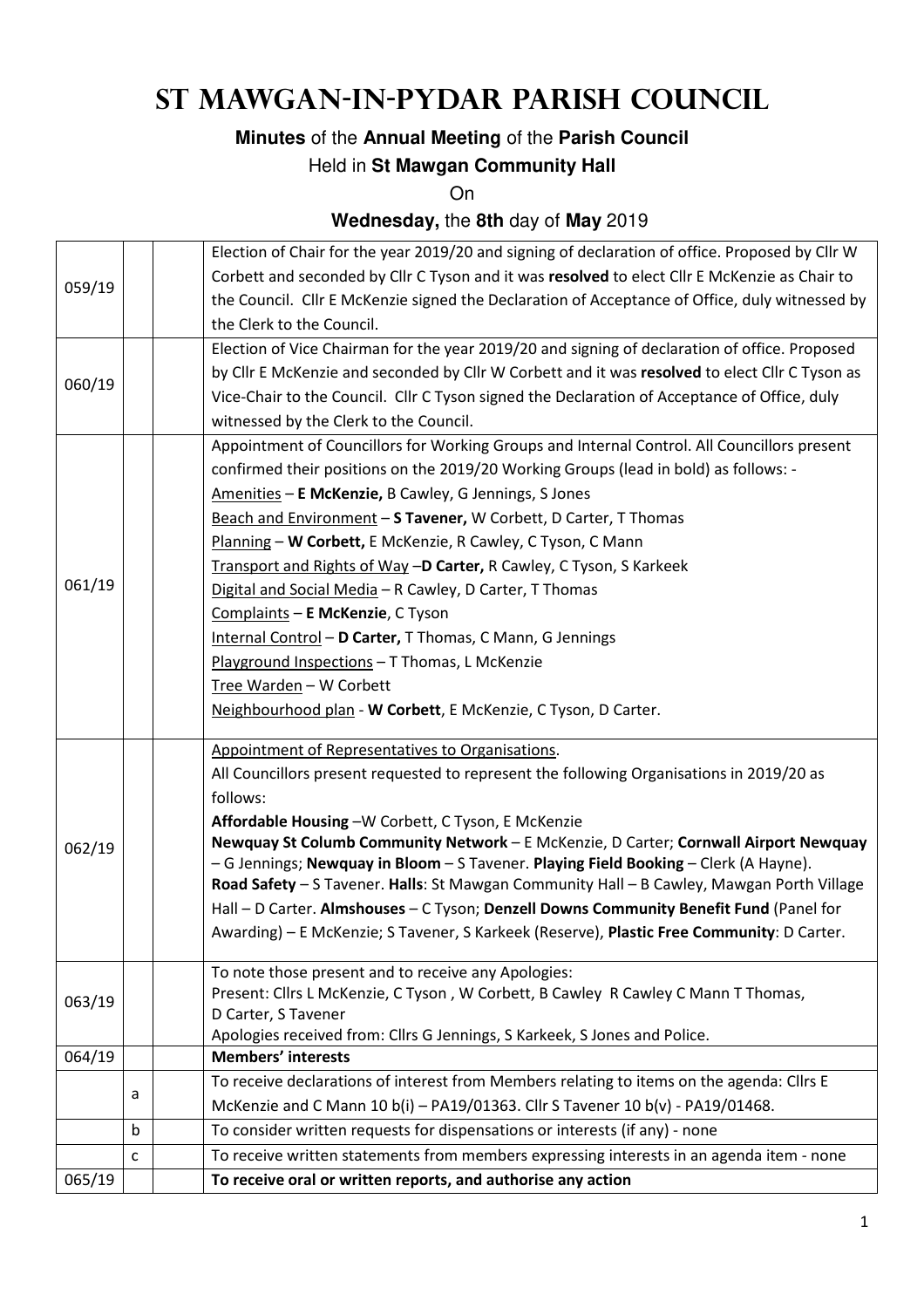|        | a            |     | Police Report - none                                                                                   |  |  |  |
|--------|--------------|-----|--------------------------------------------------------------------------------------------------------|--|--|--|
|        |              |     | CC John Fitter-                                                                                        |  |  |  |
|        |              |     | numerous complaints of hedgerow cutting at Carloggas down the hill reported to CC                      |  |  |  |
|        |              |     | Highways.                                                                                              |  |  |  |
|        |              |     | Speed of vehicles - bid for TRO 20 mph speed limit through village of St Mawgan.                       |  |  |  |
|        |              |     | Underfunding of Countryside Access Team hoping that any unspent money in this                          |  |  |  |
|        | b            |     |                                                                                                        |  |  |  |
|        |              |     | year's budget to be allocated to CAT.                                                                  |  |  |  |
|        |              |     | A report to cabinet has revealed a review of funding for Cornwall Airport Newquay.                     |  |  |  |
|        |              |     | Community Network area meeting at St Columb Thursday 16 <sup>th</sup> May. Everyone is most            |  |  |  |
|        |              |     | welcome. The Police & Crime Commissioner and Miles Carden, Director of Space Port                      |  |  |  |
|        |              |     | will be in attendance.                                                                                 |  |  |  |
|        | $\mathsf{C}$ |     | The Clerk - circulated prior to the meeting. Noted.                                                    |  |  |  |
|        |              |     | Public Participation - This item will last no longer than 10 minutes (unless agreed by the Chair)      |  |  |  |
|        |              |     | and refers to items on the Agenda.                                                                     |  |  |  |
|        |              |     |                                                                                                        |  |  |  |
| 066/19 |              |     | 1. Chloe Pitts representing Mr Barlow in support of PA19/01363 2. Verity Biddick representing          |  |  |  |
|        |              |     | Ms Sarah Howie in support of PA19/02509 3. Margaret Oliver speaking against PA19/02509                 |  |  |  |
|        |              |     | 4. Jeremy Bradley representing applicant for PA19/03066.                                               |  |  |  |
|        |              |     | Minutes of the Parish Council Meeting - to Resolve that the Minutes of the last meeting held           |  |  |  |
| 067/19 |              |     | on 10 <sup>th</sup> April 2019 are an accurate record and duly signed by the Chair. Proposed by Cllr C |  |  |  |
|        |              |     | Mann and seconded by Cllr C Tyson and it was resolved to accept.                                       |  |  |  |
| 068/19 | a            |     | PLANNING - Pre-App Consultation with Parish Council - none.                                            |  |  |  |
|        | b            |     |                                                                                                        |  |  |  |
|        |              |     | Planning - new applications - to discuss and decide on response to Cornwall Council                    |  |  |  |
|        |              |     | Cllrs McKenzie and Mann left the meeting at this juncture. Vice-Chair Cllr C Tyson took the            |  |  |  |
|        |              |     | Chair in Cllr McKenzie's absence.                                                                      |  |  |  |
|        |              |     | PA19/01363. Applicant Mr Jim Barlow Merlin Golf Club. Proposal: Proposed construction of               |  |  |  |
|        |              | Ť   | ten holiday units. Location: Merlin Golf Club Access to Merlin Golf Club Mawgan Porth.                 |  |  |  |
|        |              |     | Deferred from April. Proposed by Cllr W Corbett and seconded by Cllr D Carter and resolved to          |  |  |  |
|        |              |     | object. Cllrs T Thomas and S Tavener abstained.                                                        |  |  |  |
|        |              |     | Cllrs McKenzie and Mann returned to the meeting. Cllr McKenzie resumed her position as<br>Chair.       |  |  |  |
|        |              |     | At the suggestion of Cllr W Corbett, and in accordance with Standing Order 10a(vii), the Chair         |  |  |  |
|        |              |     | proposed and Cllr C Tyson seconded and it was resolved that the order of 10b was altered to            |  |  |  |
|        |              |     | enable 10b(iv) PA19/02509 and 10b(vi)PA19/03066 to be discussed at this juncture for the               |  |  |  |
|        |              |     | convenience of those in attendance.                                                                    |  |  |  |
|        |              |     | PA19/02509. Applicant: Ms Sarah Howie. Proposal: Application for Outline Planning                      |  |  |  |
|        |              |     | Permission with all matters reserved for the Construction of four dwellings (including two             |  |  |  |
|        |              |     | affordable dwellings). Location: Land North East of The Lodge Trevenna Cross St Mawgan                 |  |  |  |
|        |              |     | Newquay. Cllr Corbett explained that a meeting with applicant, agent and Cornwall                      |  |  |  |
|        |              | ij. | Community Land Trust had taken place. The Affordable Housing Team have raise a number of               |  |  |  |
|        |              |     | issues. Cllr W Corbett proposed and seconded by Cllr C Tyson and it was resolved to defer              |  |  |  |
|        |              |     | until June if an extension is confirmed, otherwise to place a holding objection until AHT's            |  |  |  |
|        |              |     | issues clarified.                                                                                      |  |  |  |
|        |              |     | PA19/03066. Applicant Mrs Pat Connock. Proposal: Replacement dwelling. Location: Little                |  |  |  |
|        |              | iii | Hartley 23 Tredragon Close Mawgan Porth. Proposed by Cllr S Tavener and seconded by Cllr C             |  |  |  |
|        |              |     | Tyson and resolved no objection.                                                                       |  |  |  |
|        |              |     | PA19/02558. Applicant Mrs L Petersen. Proposal: Certificate of lawfulness existing use:                |  |  |  |
|        |              | iv  | Construction of a building and use as a self-contained dwelling. Location: Porth Farm Access to        |  |  |  |
|        |              |     | Porth Farm Mawgan Porth. Deferred from April. Proposed by Cllr W Corbett and seconded by               |  |  |  |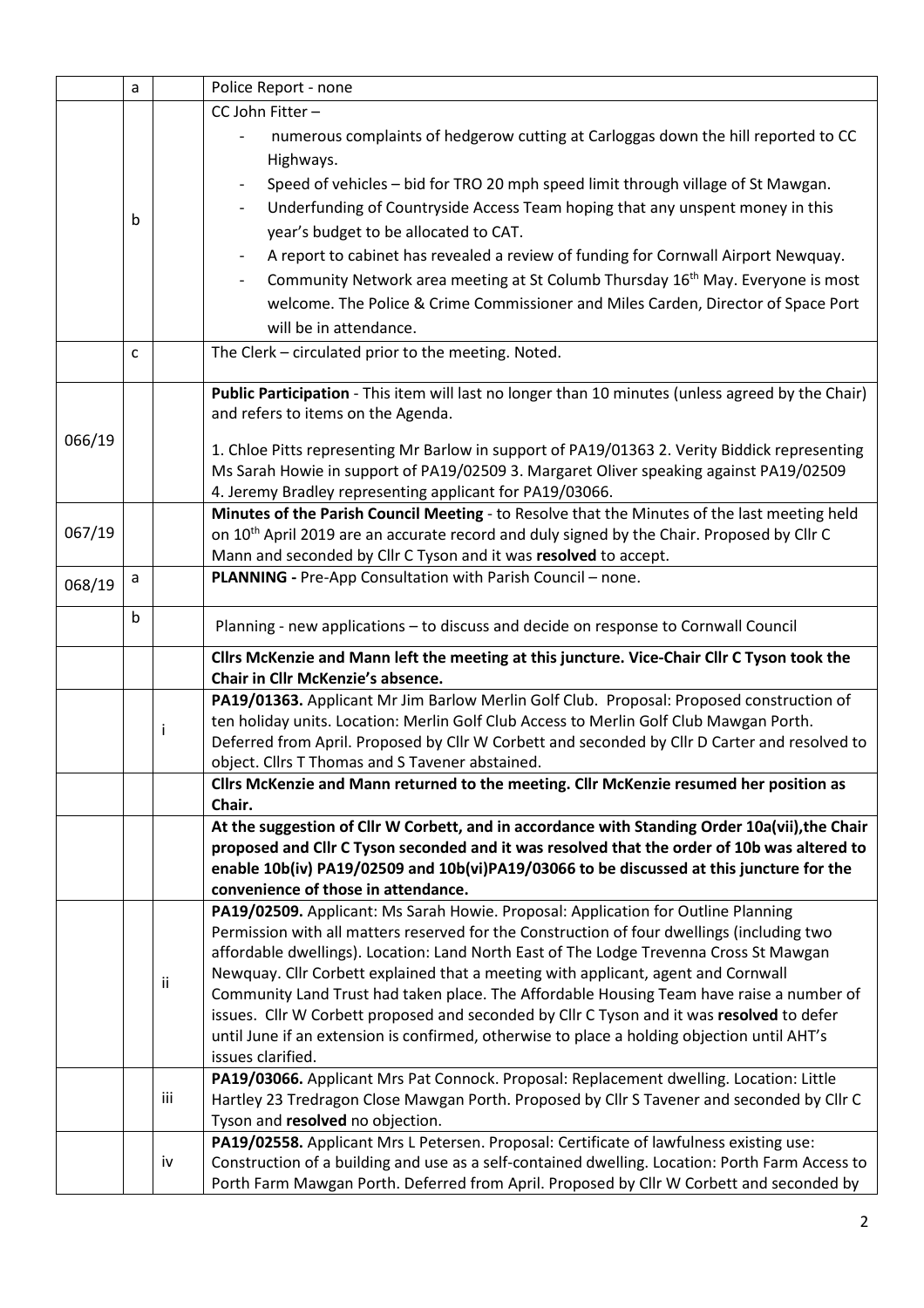|                                                                |   |     | Cllr D Carter and resolved to comment that whilst the PC was not able to dispute the evidence   |  |  |
|----------------------------------------------------------------|---|-----|-------------------------------------------------------------------------------------------------|--|--|
|                                                                |   |     | of residential occupation claimed, this situation only came about as a result of the LPA's      |  |  |
|                                                                |   |     | failure to take enforcement action at the appropriate time.                                     |  |  |
|                                                                |   |     | PA19/01784. Ms Elizabeth Johnson. Proposal: Stationing of five canvas tents for six months of   |  |  |
|                                                                |   |     | the year. Location: Gluvian Farm Road from Mawgan Porth Hill to Mawgan Porth Holiday Park       |  |  |
|                                                                |   | v   | Mawgan Porth TR8 4BG. Deferred from April. CC Planning Department advised that the              |  |  |
| application is invalid. Therefore, the item was not discussed. |   |     |                                                                                                 |  |  |
|                                                                |   |     | Cllr S Tavener left the room at this juncture                                                   |  |  |
|                                                                |   |     | PA19/01468. Applicant Mr Steve Tavener Sun Haven Valley Ltd. Proposal: Use of land for the      |  |  |
|                                                                |   |     | stationing of 15 static holiday caravans and 15 holiday lodges, provision of access and car     |  |  |
|                                                                |   |     | parking (re-submission of Application No. PA17/09687). Location: Land East of Sun Haven         |  |  |
|                                                                |   | vi  | Valley Caravan Park Mawgan Porth. Deferred from April. Proposed by C Mann and seconded          |  |  |
|                                                                |   |     | by Cllr C Tyson and resolved to maintain all previous objections to this proposal additionally  |  |  |
|                                                                |   |     | noting that planning permission PA17/09687 has now been quashed by the Planning Court.          |  |  |
|                                                                |   |     | Cllr T Thomas abstained.                                                                        |  |  |
|                                                                |   |     | Cllr S Tavener returned to the meeting                                                          |  |  |
|                                                                | C |     | To consider planning applications received before meeting                                       |  |  |
|                                                                |   |     |                                                                                                 |  |  |
|                                                                |   |     | PA19/03630. Applicant Mr and Mrs Chris and Fiona Heritage. Proposal: Demolition of the          |  |  |
|                                                                |   | j.  | existing dwelling and the construction of a replacement dwelling. Location: Beach View          |  |  |
|                                                                |   |     | Trenance Mawgan Porth. An extension of time for comment had been agreed with CC Case            |  |  |
|                                                                |   |     | Officer and the application was deferred until June                                             |  |  |
|                                                                | d |     | To note Advices and Decisions by Cornwall Council:                                              |  |  |
|                                                                |   |     | PA18/11275. Applicant: Mr Chris Williams. Proposal: Application for a lawful development        |  |  |
|                                                                |   | Ť   | certificate for existing use of land as 15no camping pitches Location: The Granary Retorrick    |  |  |
|                                                                |   |     | Mill Newquay. No further developments advised by the case officer.                              |  |  |
|                                                                |   |     | PA18/11751 WITHDRAWN. Applicant: Mr Nick Robertson. Proposal: Change of land use from           |  |  |
|                                                                |   | ii  | unused field to domestic curtilage. Construction of garage/store and tennis court. All to serve |  |  |
|                                                                |   |     | Polgreen Manor. Location: Polgreen Manor Polgreen St Mawgan TR8 4AG. Noted.                     |  |  |
|                                                                |   |     | PA19/00947 APPROVED Applicant: Mr & Mrs Ian and Sarah McKelvey. Proposal: Deadwood 2            |  |  |
|                                                                |   | iii | Macrocarpi and raise the canopy of group of macrocarpi and pina radiate from 2-3 m to 6 m.      |  |  |
|                                                                |   |     | Location: St Anthonys St Mawgan TR8 4EU. Noted.                                                 |  |  |
|                                                                |   |     | A request from CC Planning was received prior to the meeting which asked for an update to       |  |  |
|                                                                |   |     | the PC's position of the following                                                              |  |  |
|                                                                |   | iv  | PA19/00624 Beacon House - Proposed by Cllr W Corbett and seconded by Cllr C Mann to             |  |  |
|                                                                |   |     | maintain objection. Cllr S Tavener abstained.                                                   |  |  |
|                                                                |   |     |                                                                                                 |  |  |
|                                                                | e |     | <b>5 day-Protocol for Local Councils</b>                                                        |  |  |
|                                                                |   |     | Cllr C Tyson left the meeting at this juncture                                                  |  |  |
|                                                                |   |     | PA18/09327. Applicant: Mr A Williams. Proposal: Outline planning permission with some           |  |  |
|                                                                |   |     | matters reserved for residential development up to 3 houses Outline planning permission with    |  |  |
|                                                                |   | ÷   | some matters reserved for residential development up to 3 houses (inc Affordable Housing).      |  |  |
|                                                                |   |     | Proposed by Cllr W Corbett and seconded by Cllr S Tavener and it was resolved that whilst the   |  |  |
|                                                                |   |     | PC would support a genuine Policy 9 application the PC questioned whether the current           |  |  |
|                                                                |   |     | description of the development and the site plan would guarantee this.                          |  |  |
|                                                                |   |     | Cllr C Tyson returned to the room                                                               |  |  |
|                                                                | f |     |                                                                                                 |  |  |
|                                                                |   |     | To discuss planning enforcement issues - to refer any new issues and updates - if any           |  |  |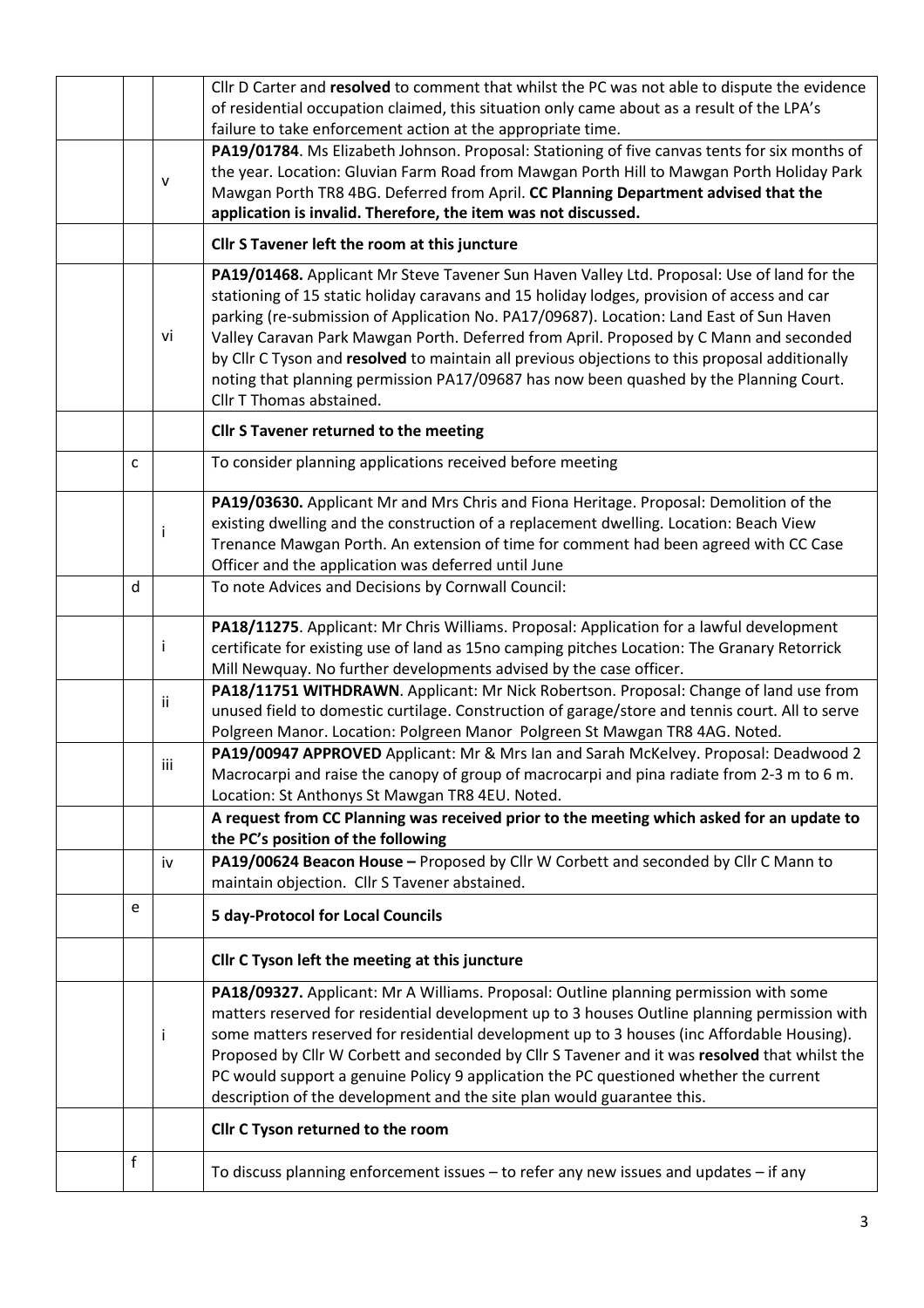|        |   | Ť   | Old Chapel at Gluvian - Case EN18/01276 closed with summary of investigation received. Case     |
|--------|---|-----|-------------------------------------------------------------------------------------------------|
|        |   |     | EN19/00591 opened investigating alleged habitation.                                             |
| 069/19 |   |     | WORKING GROUPS - to receive reports (if any), and agree any necessary action and                |
|        |   |     | expenditure:<br>Amenities                                                                       |
|        | a |     |                                                                                                 |
|        |   | i.  | Playground - junior swings. Works by South West Surfacing Specialists completed to surface      |
|        |   |     | Burial Ground - to approve memorial permissions: Atkinson, Ward and Van Der Heiden.             |
|        |   | ii. | Proposed by Cllr S T and seconded by Cllr W J Corbett and it was resolved to approve en-bloc.   |
|        |   |     | St Mawgan Toilets-Denzell Downs Community Benefit Fund Awarding Panel awaiting                  |
|        |   | iii | confirmation of grant application at the end of May for replacement fixtures and fittings.      |
|        |   |     | Tree Survey -Report received prior to meeting; analysis required for Schedule of Works to be    |
|        |   | iv  | tabled followed by quotes to undertake Schedule of Works.                                       |
|        | b |     | Transport and Rights of Way                                                                     |
|        |   |     | Mawgan Porth/Trenance public footpath signage - Cllr T Thomas confirmed poem signs have         |
|        |   | i.  | been ordered.                                                                                   |
|        |   |     | Trenance - statutory enforcement of single yellow line. In accordance with Standing Order 10    |
|        |   | ij. | a(xv) the Chair suspended the meeting to address CC J Fitter to seek his assistance in the      |
|        |   |     | enforcement of illegal parking at Trenance.                                                     |
|        |   |     | <b>Standing Orders resumed.</b>                                                                 |
|        |   |     | Beach and Environment - below disabled entrance surface erosion reveal protruding metal         |
|        |   |     | from gabions. Action: Clerk to contact CC Jolyon Sharp and landowner, Mrs Pearson.              |
|        |   |     | Sewage discharged on Beach, Easter Bank Holiday - Action. Clerk notify SWW/Environment          |
|        | C |     | Agency.                                                                                         |
|        |   |     |                                                                                                 |
|        |   |     | Hawkey's shop. Various parishioners had reported what appeared to be raw sewage on the          |
|        |   |     | road between Hawkeys Shop and the river. Action: Clerk to refer to EA over possible risk to     |
|        |   |     | watercourse.                                                                                    |
|        |   |     | It was proposed by the Chair, seconded by Cllr D Carter and resolved to extend the meeting      |
|        |   |     | in order to conclude the business on the Agenda in accordance with Standing Order 3 (u).        |
|        | d |     | Neighbourhood Plan - nothing to report                                                          |
| 070/19 |   |     | <b>REPORTS FROM MEETINGS:</b>                                                                   |
|        |   |     | To note and discuss (if appropriate) the correspondence received since the last meeting         |
|        |   |     | (circulated) and any associated actions and expenditure:                                        |
| 071/19 |   |     | <b>FINANCE and LEGISLATION:</b>                                                                 |
|        | a |     | To note any income received - £19,000 Precept, £271.31 CTS Grant, £2683.00 Kernow Solar         |
|        |   |     | Park. Memorial Permissions £403.00, Bank Interest £1.78.                                        |
|        |   |     | Cllr Fitter and Cllr S Tavener left the meeting at this juncture                                |
|        | b |     | Internal Audit Report 2019-2020 (circulated prior to meeting) - Agree to authorise the Clerk to |
|        |   |     | complete the Internal Audit Report Response Record in accordance with Clerk's response - as     |
|        |   |     | circulated. Proposed by Cllr D Carter and seconded by Cllr C Tyson and resolved to accept.      |
|        |   |     | Cllr S Tavener returned to the room                                                             |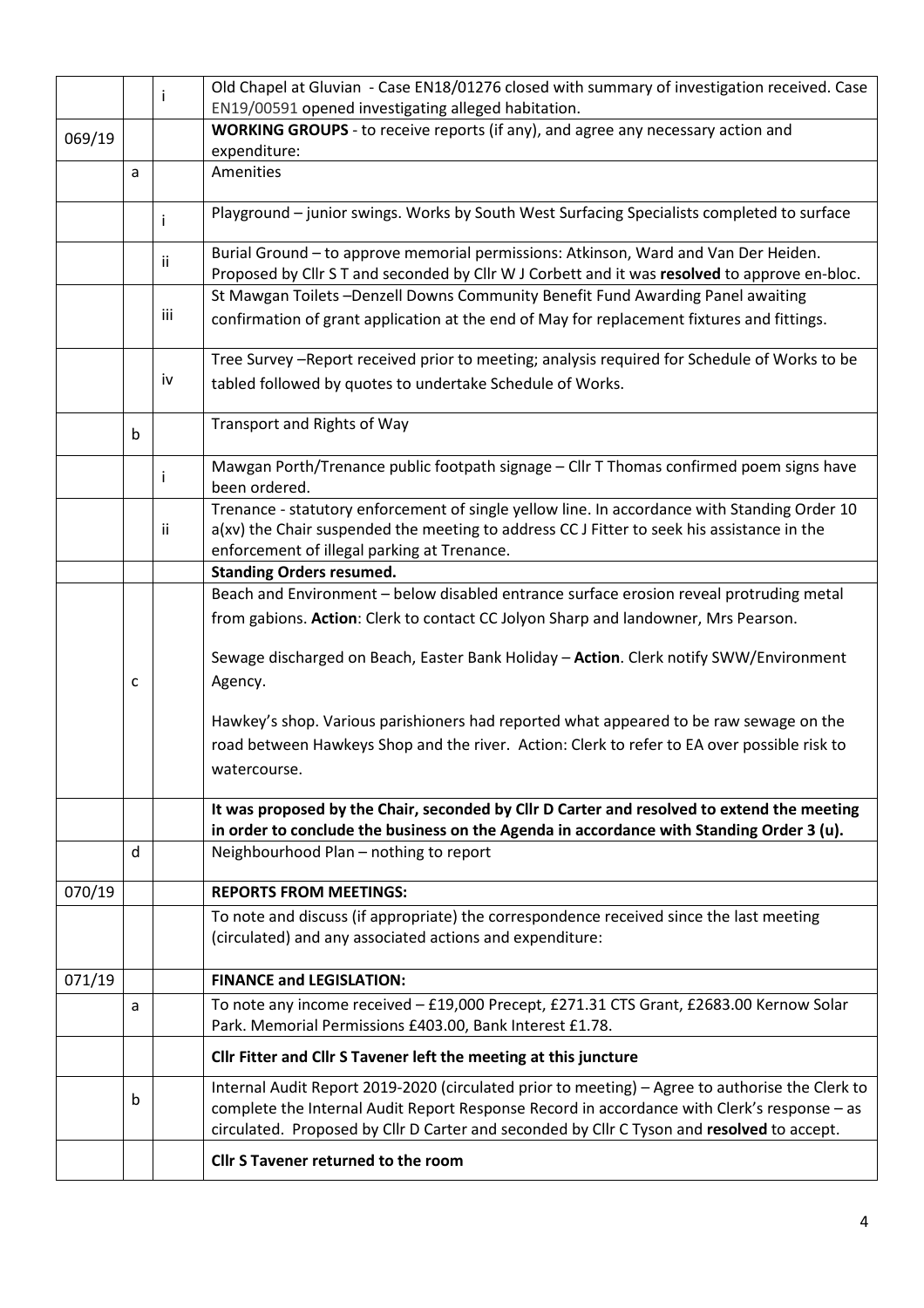|        |   |     | Smaller Authority approval of the accounting statements - Annual Accounts year end 2018-                                                                                                                                              |  |
|--------|---|-----|---------------------------------------------------------------------------------------------------------------------------------------------------------------------------------------------------------------------------------------|--|
|        | C |     | 2019 - to approve accounts as circulated and signed by the Chair. Proposed by Cllr C Mann                                                                                                                                             |  |
|        |   |     | and seconded by Cllr D Carter and it was resolved to approve.                                                                                                                                                                         |  |
|        | d |     | Internal Control - To accept the Statement of Internal Control to accompany the accounts.                                                                                                                                             |  |
|        |   |     | Proposed by Cllr T Thomas and seconded by Cllr C Tyson and it was resolved to accept                                                                                                                                                  |  |
|        | e |     | Annual Return for the year ending 31 <sup>st</sup> March 2019                                                                                                                                                                         |  |
|        |   | Ť   | Annual Governance Statement 2018-19 - to approve section 1, as circulated prior to the<br>meeting. Proposed by Cllr W J Corbett and seconded by Cllr C Mann and it was resolved to<br>approve.                                        |  |
|        |   | ii. | Accounting Statement 2018-19 - to approve section 2, as circulated prior to the meeting.<br>Proposed by Cllr D Carter and seconded by Cllr C Mann and it was resolved to approve.                                                     |  |
|        | f |     | Ear-marked Reserves 31 <sup>st</sup> March 2019 - to approve as circulated. Proposed by Cllr S Tavener                                                                                                                                |  |
|        |   |     | and seconded by Cllr C Mann and it was resolved to approve.                                                                                                                                                                           |  |
|        | g |     |                                                                                                                                                                                                                                       |  |
|        |   |     | Asset Register as at $31^{st}$ March 2019 – (as circulated prior to the meeting).                                                                                                                                                     |  |
|        |   | Ť   | To confirm physical check of Assets - Members confirmed apart from query 'goat track'.<br>Action. Clerk to identify.                                                                                                                  |  |
|        |   | ij. | To approve Asset Register - Proposed by Cllr C Mann and seconded by Cllr D Carter and                                                                                                                                                 |  |
|        |   |     | resolved to approve.                                                                                                                                                                                                                  |  |
|        | h |     | Financial Risk Assessment Annual Review - to agree to adopt as circulated. Proposed by Cllr W                                                                                                                                         |  |
|        |   |     | J Corbett and seconded by Cllr C Mann and resolved to adopt.                                                                                                                                                                          |  |
|        |   |     | Standing Orders Review - nominated members to undertake a review of the CALC                                                                                                                                                          |  |
|        |   |     | recommendations to the NALC model document and recommend to PC for adoption at a                                                                                                                                                      |  |
|        |   |     | future meeting. Action: Chair, Cllr D Carter and Clerk will undertake the review.                                                                                                                                                     |  |
|        | J |     | Renewal of Annual Long -Term Agreement (LTA) Insurance with Zurich Insurance in the sum of<br>£833.05 - to accept Policy Schedule as circulated. Proposed by Cllr W Corbett and seconded<br>by Cllr S Tavener and resolved to accept. |  |
|        |   |     | Accounts - to approve invoices for payment and sign cheques at the end of the meeting                                                                                                                                                 |  |
|        | k |     | (list circulated prior to the meeting). Cllr C Mann proposed and Cllr W Corbett seconded and it                                                                                                                                       |  |
|        |   |     | was resolved to approve.                                                                                                                                                                                                              |  |
|        |   |     | The public and the press to be excluded from the meeting during the consideration of the                                                                                                                                              |  |
|        |   |     | item 14, owing to the confidential nature of the business to be transacted which is                                                                                                                                                   |  |
|        |   |     | prejudicial to the public interest in accordance with public bodies (Admission to Meetings)                                                                                                                                           |  |
|        |   |     | Act 1960.                                                                                                                                                                                                                             |  |
| 172/19 |   |     | St Mawgan Community Hall - report deferred to June                                                                                                                                                                                    |  |
|        |   |     | Notice of items for the next Agenda:                                                                                                                                                                                                  |  |
|        |   |     | (note – no decisions can be taken on any item raised under this heading)                                                                                                                                                              |  |
| 173/19 |   |     | <b>Tree Survey Analysis</b>                                                                                                                                                                                                           |  |
|        |   |     | St Mawgan Community Hall.                                                                                                                                                                                                             |  |
|        |   |     | St Mawgan Hedge cutting                                                                                                                                                                                                               |  |
| 174/19 |   |     | Close of meeting 9.45 pm                                                                                                                                                                                                              |  |

Schedule of Payments Sheet below